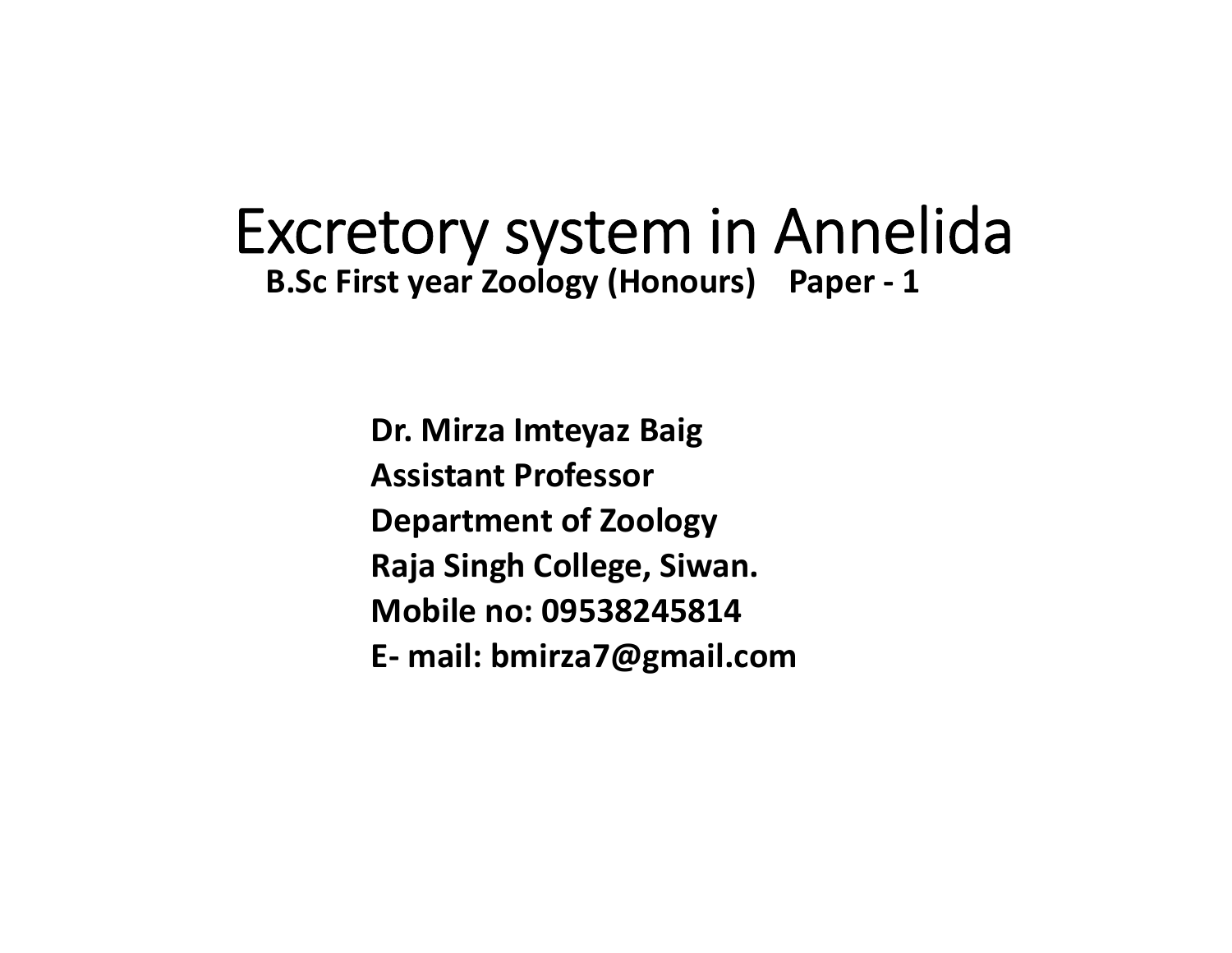# e.g Earthworm

- The process of removal of metabolic waste products including nitrogenous material like ammonia, urea, uric acid, amino acid, etc. from the body is called excretion. Excretory system consists of nephridia as excretory organ which is analogous to kidney of vertebrates.
- Nephridia are porous, long, thin and coiled tube which are found in all segments except first three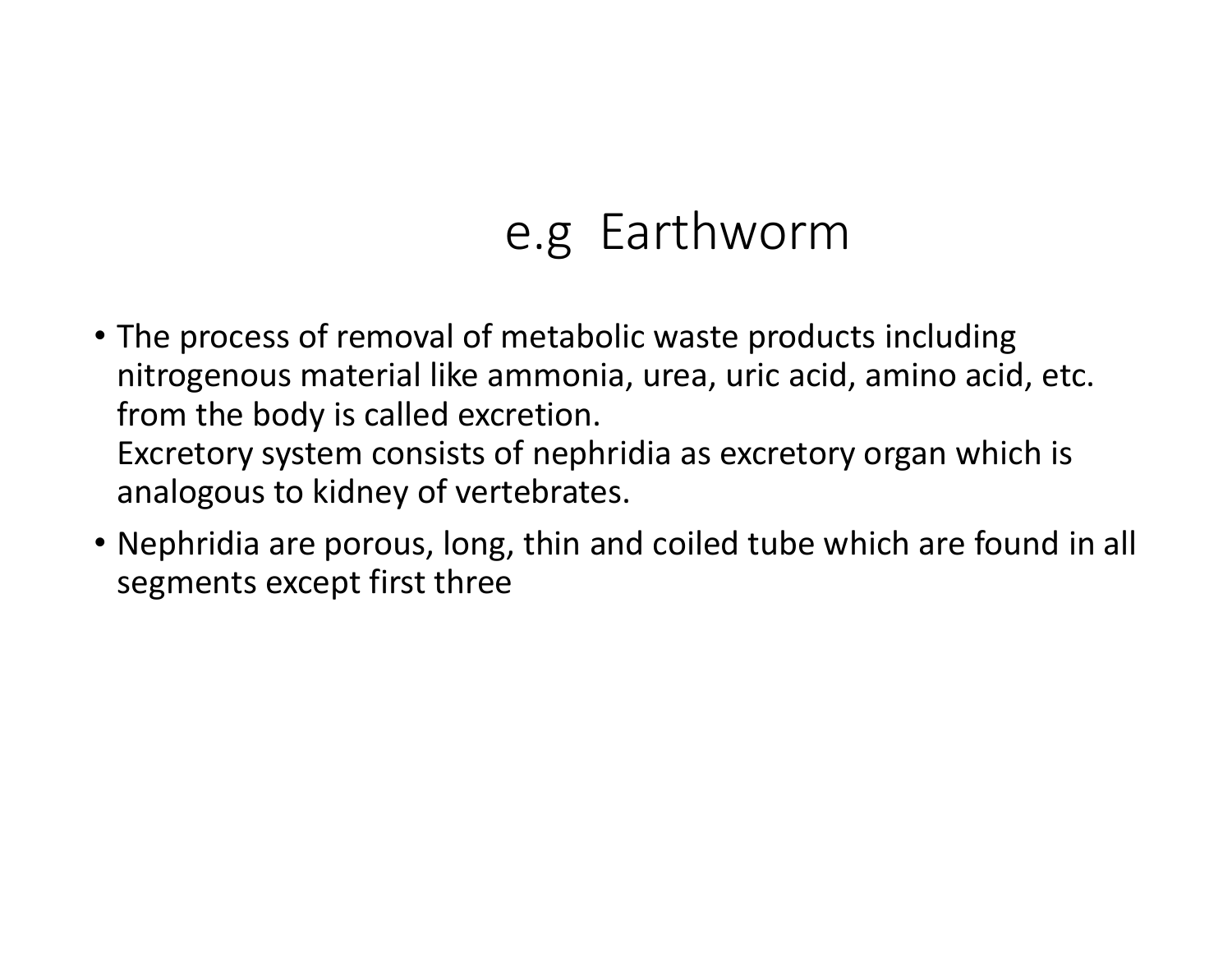# • **Types of Nephridia**

- According to their position in the body, they are of 3 types:
- Septal Nephridia/ Typical Nephridia
- Pharyngeal Nephridia
- Integumentary Nephridia

### • **Septal Nephridia or Typical Nephridia**

• They are well developed and the largest nephridia, and found attached to both sides of each intersegmental septum behind the 15th segment.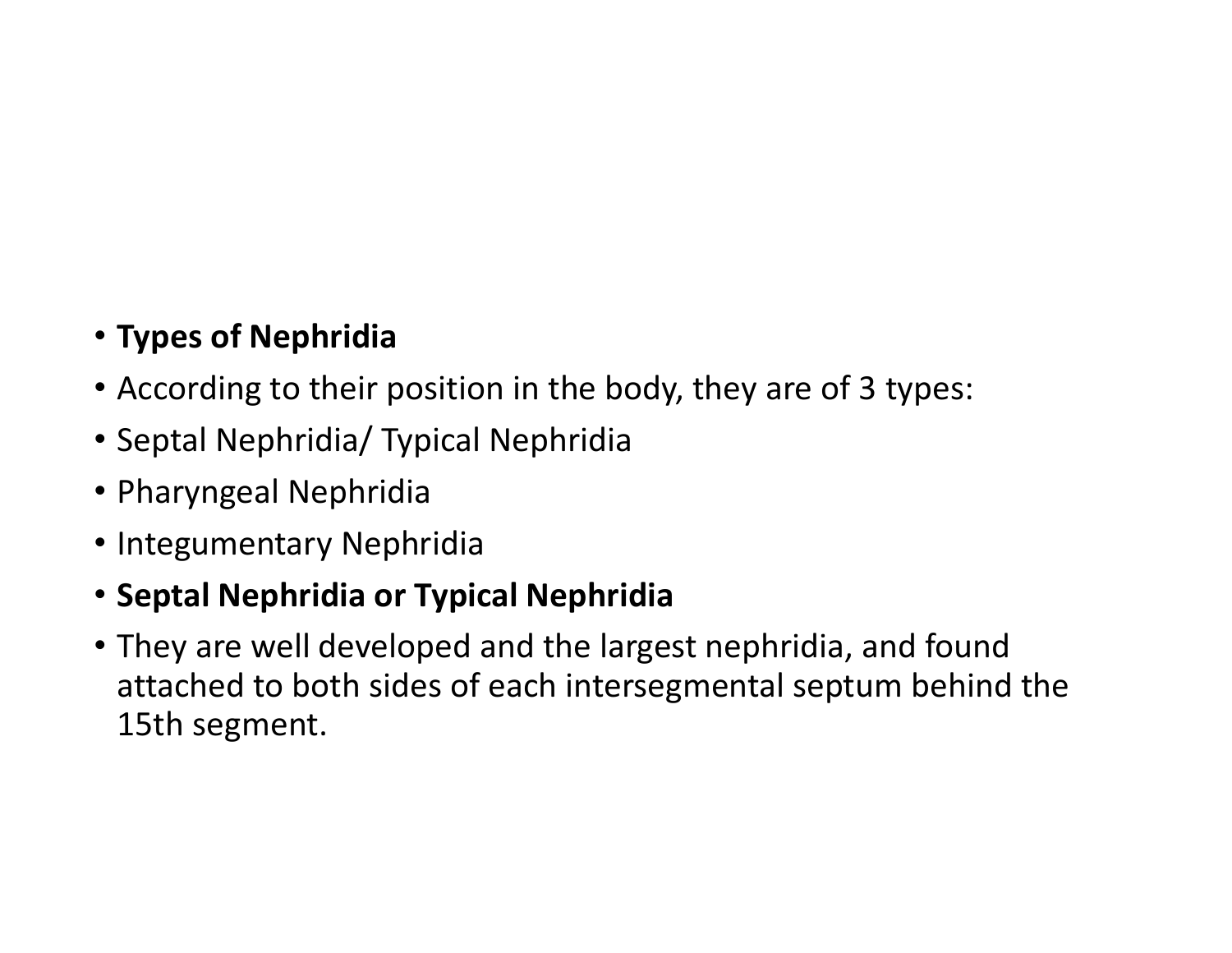

EXCRETORY SYSTEM OF PHERETIMA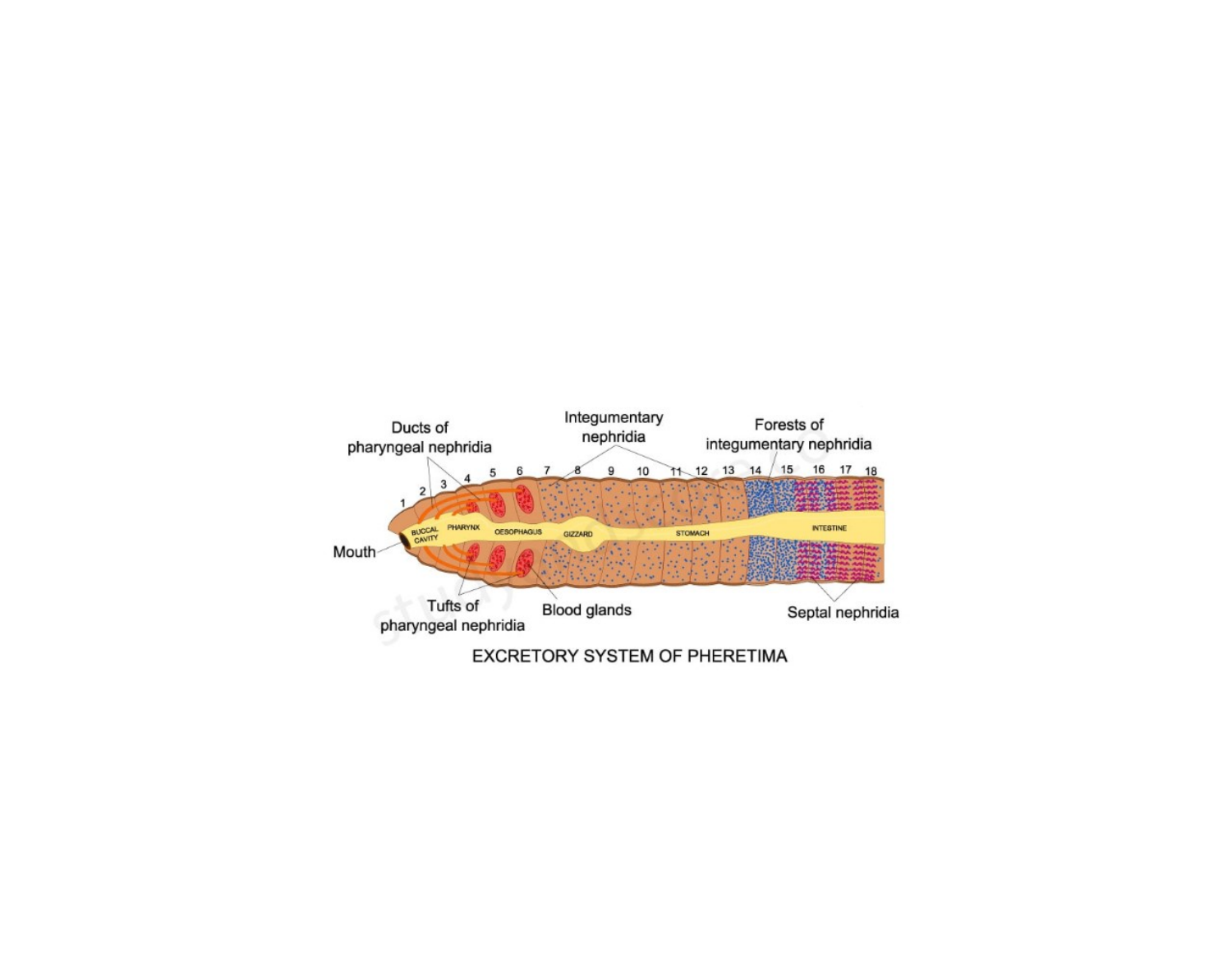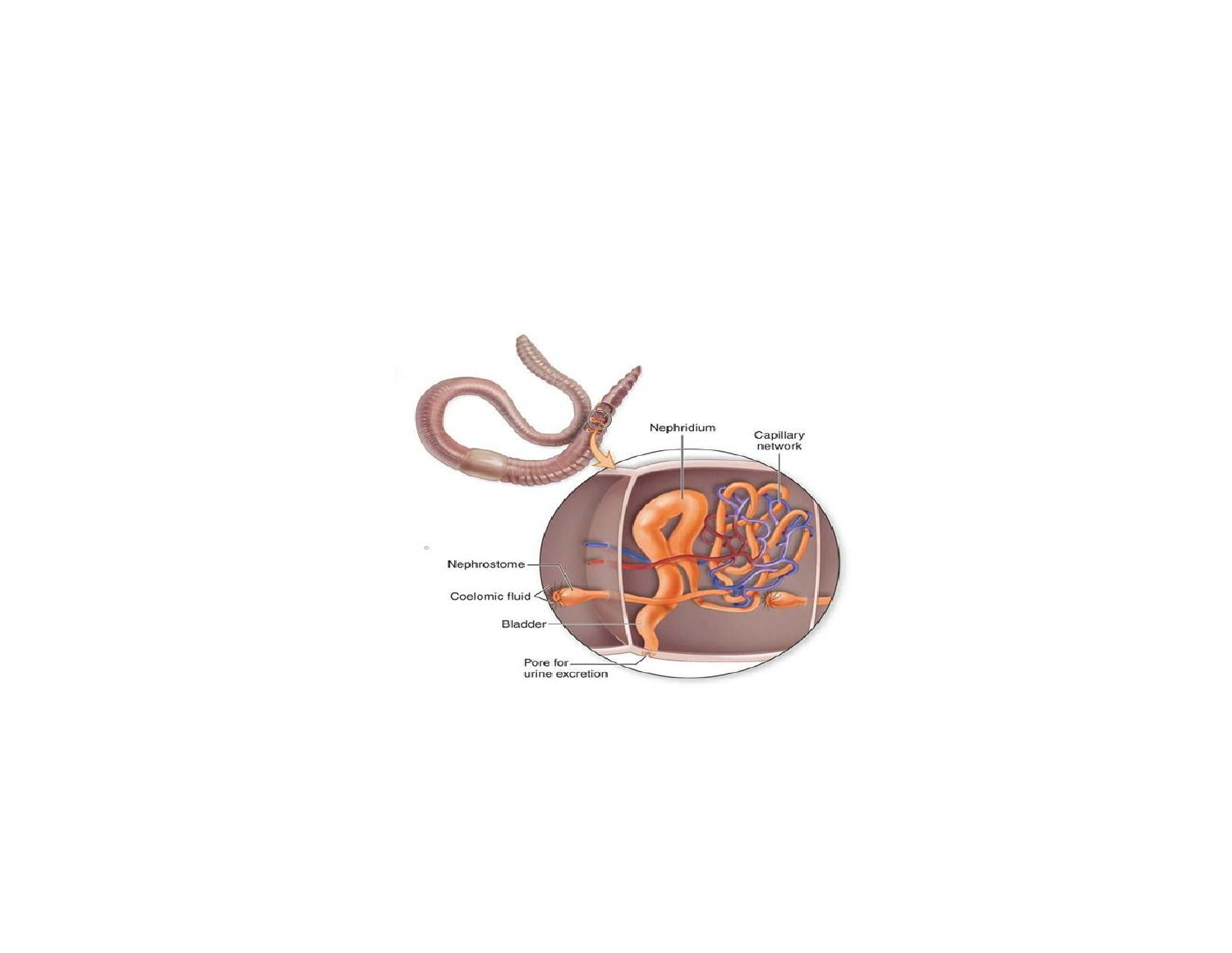- Each septum has 40-50 septal nephridia and they are arranged in two rows. So each septum has 80-100 septal nephridia.
- It consists of 3 main parts:

A. Nephridiostome: also called Nephrostome.<br>It is funnel shaped and externally ciliated, opening into the coelomic cavity.<br>It consists of mouth like opening, which is surrounded by larger upper lip and smaller lower lip.

Upper lip is formed by a large central cell and eight or nine marginal cell, whereas the lower lip is formed of four or five compact cells.

The lips have several rows of cilia.<br>Funnel leads into a short and narrow-ciliated neck, which is continued into the body of the nephridium.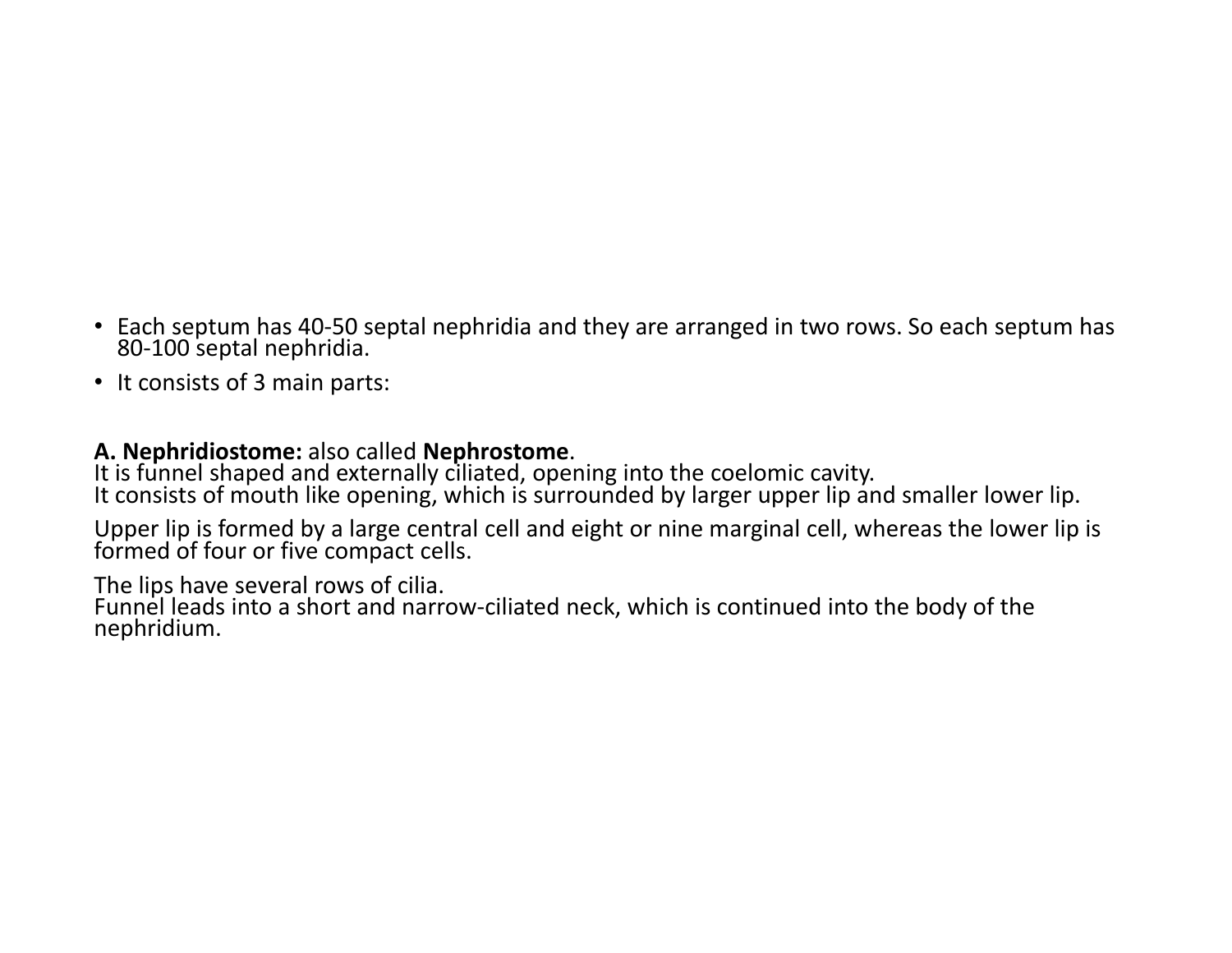# B. Body

- It is the main tubular part of the nephridia which is coiled around at its axis. It consists of two parts:
- 1. Short straight lobe is one half of the twisted loop. It is short, straight tube which remains attached to the twisted loop.
- 2. Long twisted loop with narrow apical lobe. The twisted loop consists of proximal and distal limb, which are spirally twisted upon each other.Proximal limb is attached to neck and terminal duct of the twisted loop, while the distal limb to the straight lobe. The number of twist varies from 9‐13.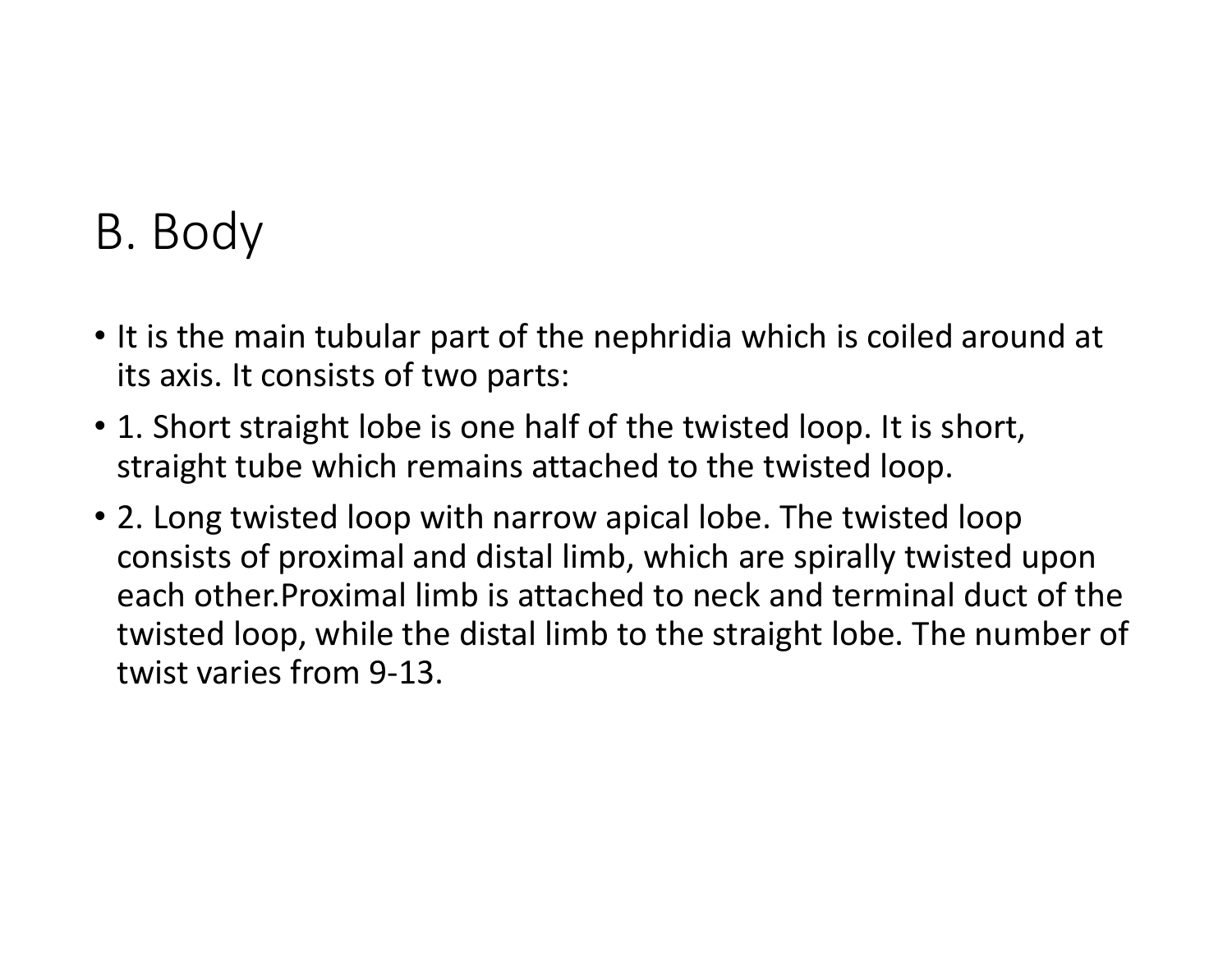# C. Terminal duct

• It is the end part of the main body. Only one intracellular canal. Proximal limb of the body of nephridium ends in a short and narrow duct called terminal duct.

All the terminal ducts of a segment open into septal excretory duct of their side. Septal excretory duct collect the excretory products and transfer them to a pair of supra-intestinal excretory duct.

#### • **Nephridial tube**

• Nephridium consists of a syncytial glandular mass, inside which coiled tubules run that end up in a narrow terminal duct that opens into excretory<br>duct and eventually lead into the intestine through supra intestinal<br>excretory duct. Coiled tubules have four ciliated tract, one in neck, two in<br>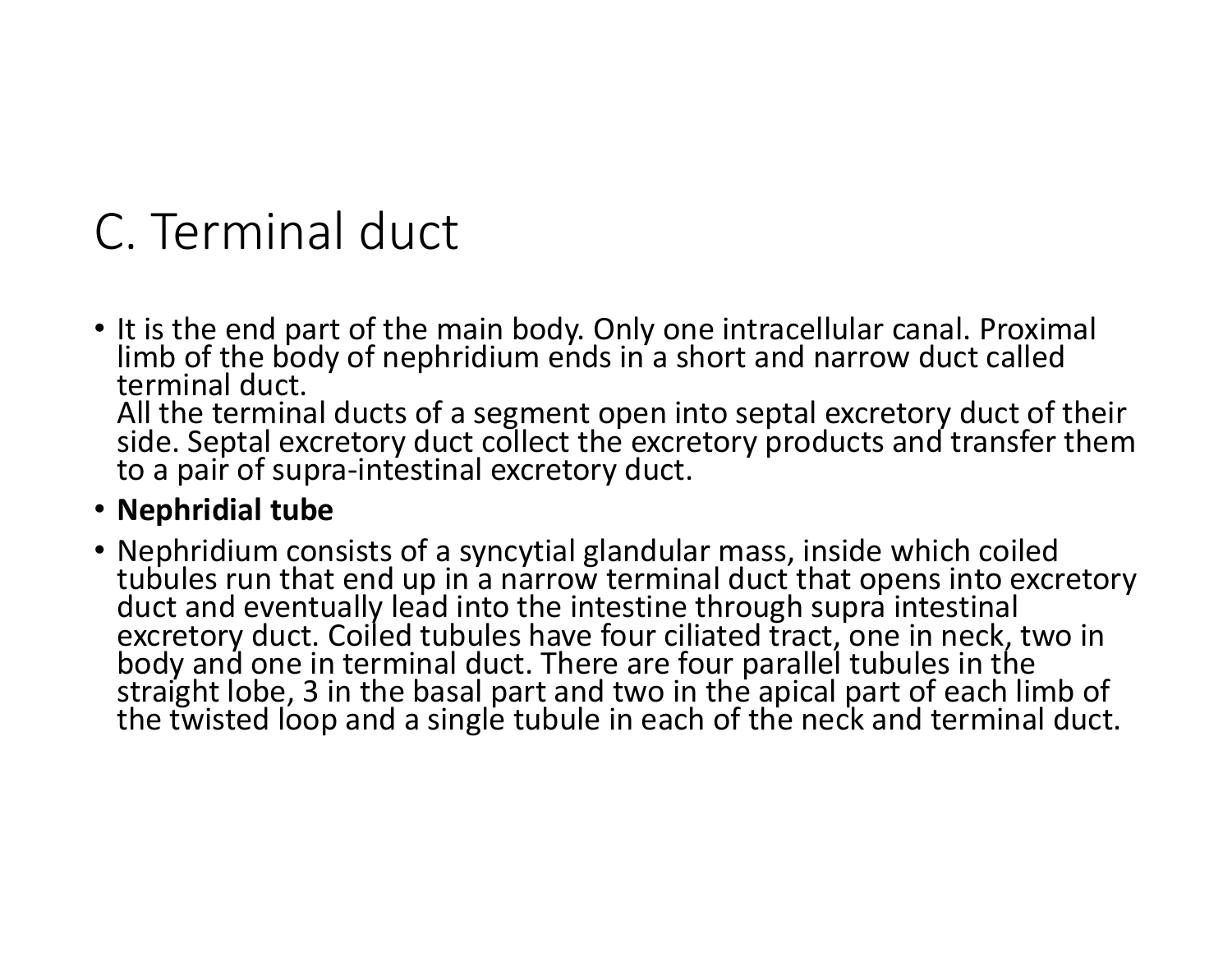- Function of septal nephridiaSeptal nephridia discharge the waste products through canal and ducts into the lumen of the intestine. So they are enteronephric.
- 2. Pharyngeal nephridia
- They are found as paired and lie one pair in each of the 4th, 5th and 6th segment.

They are similar to septal nehridia in structure but they lack nephrostome (contain short straight lobe and spirally twisted loop). Lumen has ciliated canal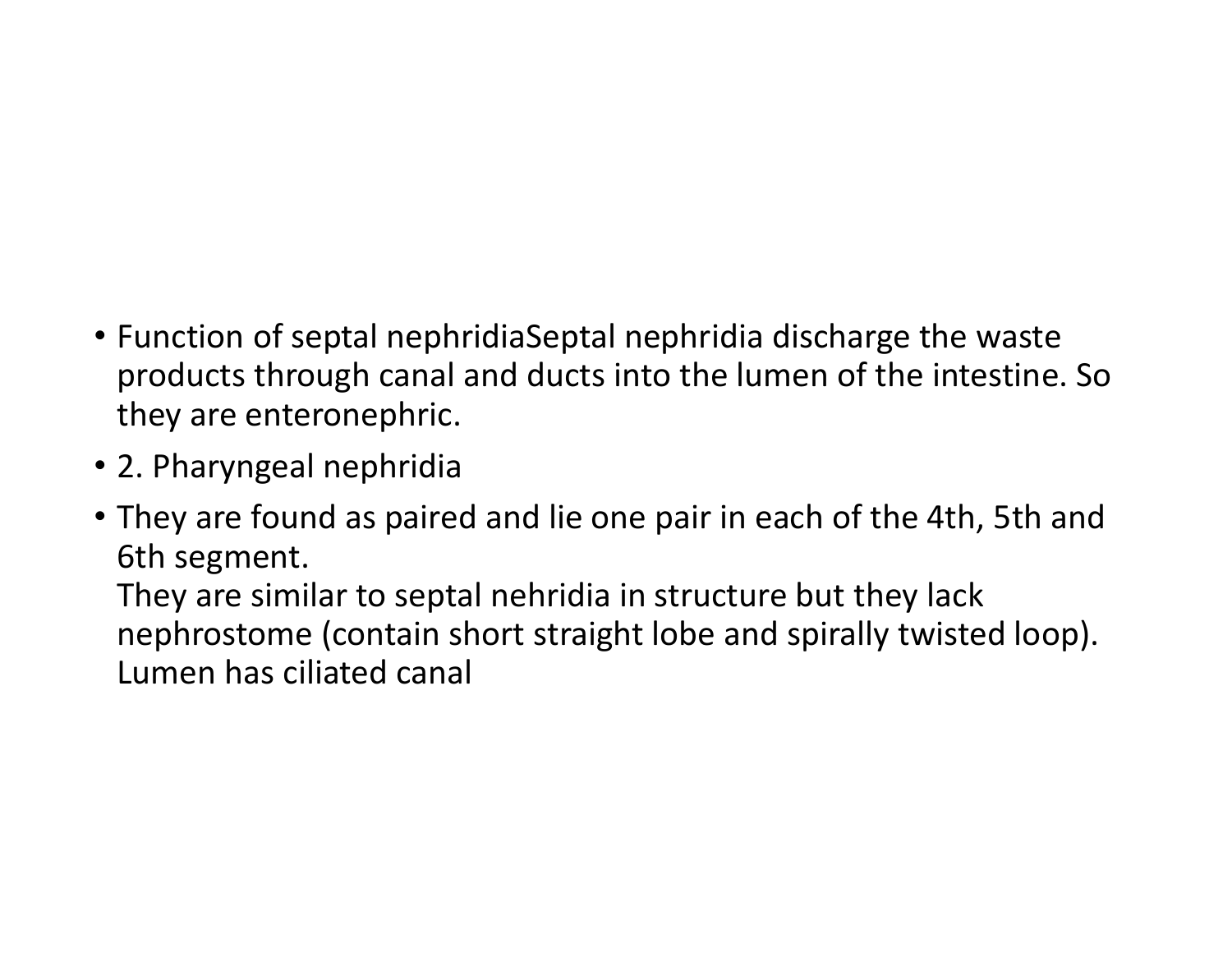#### • **Function:**

They discharge the waste products directly into the buccal cavity and pharynx from where these are passed outside with undigested food through the anus. So they are called enteronephric nephridia

- 3. Integumentary Nephridia
- They are attached to the inner side of the body wall from  $7<sup>th</sup>$  to last segment.
- Each nephridium is V-shaped with short straight lobe and twisted loop<br>without nephridiostome or funnel.
- *Their lumen has two ciliated canals.* Their terminal nephridial ducts are also very short which open on the outer surface of the body wall by nephridiopores.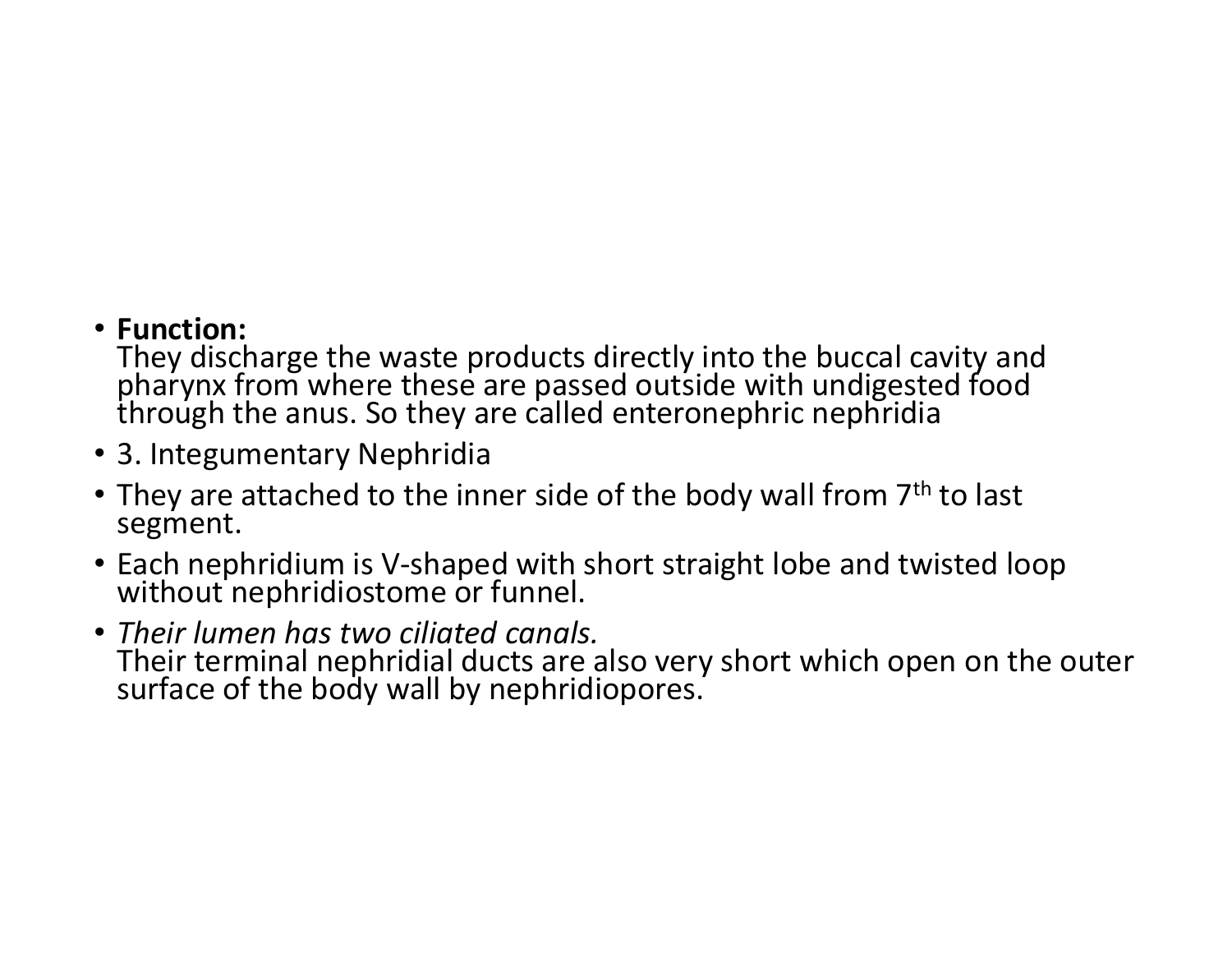• The number of integumentary nephridia ranges from 200‐250 in each segment but in clitellar region, their number is about 2000‐2500. So clitellum is called forest of nephridia.

### • **Function:**

They discharge nitrogenous metabolic waste products directly outside from the body through nephridiopores. So they are called exonephric nephridia.

# • **Physiology of Excretion**

• Since the nephridia are richly supplied with capillaries, they collect the nitrogenous waste